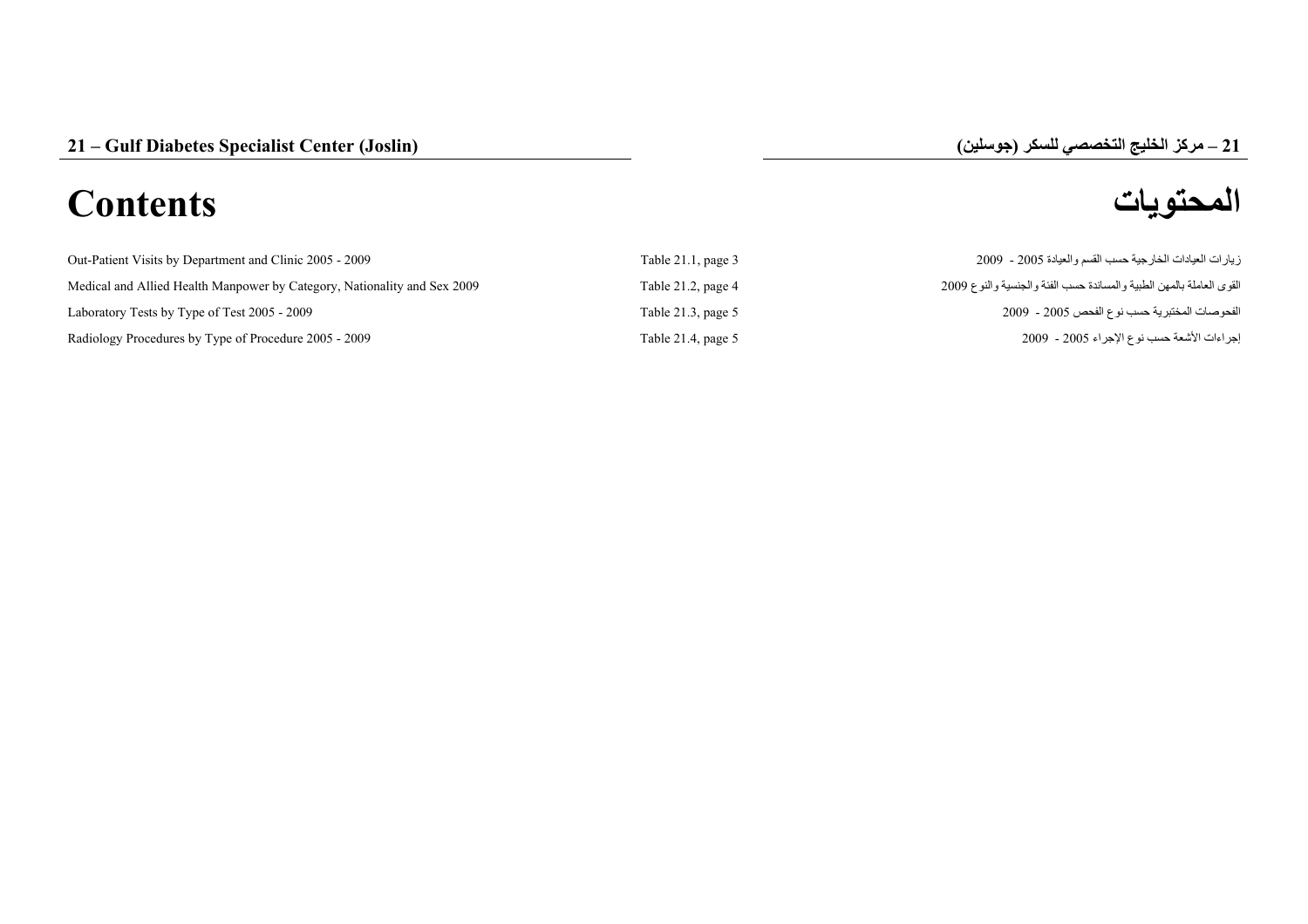#### **جدول 21.1 Table زيارات العيادات الخارجية حسب القسم والعيادة 2005 - 2009 Out-Patient Visits by Department and Clinic 2005 - 2009**

<span id="page-1-0"></span>

| <b>Department / Clinic</b>     | 2009  | 2008  | 2007  | 2006  | 2005      | القسم / العبادة                 |
|--------------------------------|-------|-------|-------|-------|-----------|---------------------------------|
| <b>Center's Clinics</b>        |       |       |       |       |           | عيادات المركز                   |
| Diabetes & Endocrine           | 1,816 | 2,272 | 3,697 | 2,962 | 4,688     | أمراض السكر وأمراض الغدد الصماء |
| <b>Internal Medicine</b>       | 1,040 | 752   | 1,808 | 2,294 | 1,715     | الأمراض الباطنية                |
| Diabetes Education & Nutrition | 67    | 452   | 912   | 1,221 | 1,447     | التثقيف والتغذية لأمراض السكر   |
| Podiatry                       | 331   | 102   |       | 787   | 1,218     | أمراض القدم                     |
| <b>Exercise Physiology</b>     |       | 38    | 518   | 929   | 1,114     | علم وظائف الأعضاء               |
| <b>Total</b>                   | 3,254 | 3,616 | 6,935 | 8,193 | 10,182    | الجملة                          |
| <b>Private Clinics</b>         |       |       |       |       |           | العيادات الخاصة                 |
| Cardiology                     |       |       |       | 5     | 7         | أمراض القلب                     |
| Nephrology                     |       |       |       | 4     |           | أمراض الكلى                     |
| Genitourinary                  |       |       |       | 24    | 103       | أمراض الجهاز التناسلي البولي    |
| Paediatrics-Endocrinology      |       | 12    | 27    | 37    | 48        | أمراض الغدد الصماء للأطفال      |
| Surgery                        |       |       |       |       | 3         | الجراحة                         |
| Neurology                      | 564   | 564   | 876   | 104   | <b>NA</b> | أمراض الجهاز العصبي             |
| <b>Total</b>                   | 564   | 576   | 903   | 174   | 162       | الجملة                          |
| <b>Grand Total</b>             | 3,818 | 4,192 | 7,838 | 8,367 | 10,344    | الجملة الكلية                   |

ملاحظة : العيادات الخاصة غير تابعة لإدارة المركز . . . . . . Note: Private Clinics are not operated under the administration of the center.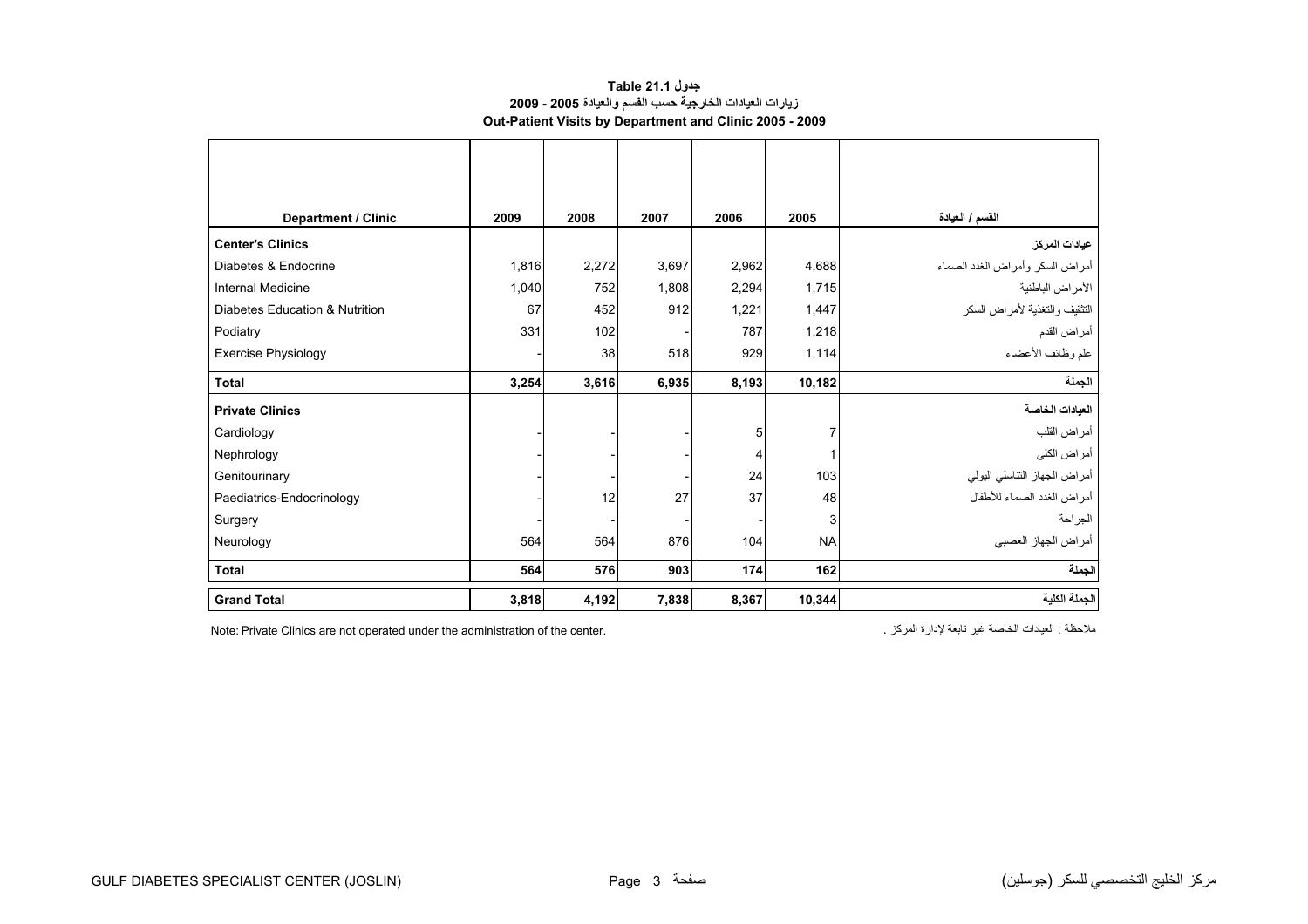<span id="page-2-0"></span>

|                                                                                                                                            | <b>Total</b>           |                | الحملة             | غیر بحرینی<br>Non-Bahraini |                       |                    | <b>Bahraini</b><br>بحريني |                 |                    |                           |
|--------------------------------------------------------------------------------------------------------------------------------------------|------------------------|----------------|--------------------|----------------------------|-----------------------|--------------------|---------------------------|-----------------|--------------------|---------------------------|
| Category                                                                                                                                   | الجملة<br><b>Total</b> | أنشى<br>Female | ذكر<br><b>Male</b> | الجملة<br><b>Total</b>     | أنثى<br><b>Female</b> | ذكر<br><b>Male</b> | الجملة<br><b>Total</b>    | أننسى<br>Female | ذكر<br><b>Male</b> | الفنة                     |
| Physicians                                                                                                                                 |                        |                |                    |                            |                       |                    |                           |                 |                    | الأطباء                   |
| Nurses <sup>*</sup>                                                                                                                        |                        |                |                    |                            |                       |                    |                           |                 |                    | الممرضات *                |
| Pharmacists & Technicians                                                                                                                  |                        |                |                    |                            |                       |                    |                           |                 |                    | الصيادلة وفنيو صيدلة      |
| Radiographers and Technicians                                                                                                              |                        |                |                    |                            |                       |                    |                           |                 |                    | مصورو وفنييو أشعة         |
| Diabetes Educator                                                                                                                          |                        |                |                    |                            |                       |                    |                           |                 |                    | أخصائي تثقيف لأمراض السكر |
| Dietitian                                                                                                                                  |                        |                |                    |                            |                       |                    |                           |                 |                    | أخصائي تغذية              |
| <b>Exercise Physiology</b>                                                                                                                 |                        |                |                    |                            |                       |                    |                           |                 |                    | اخصائي تمارين رياضية      |
| *  الممر ضات: العدد لا يشمل الممر ضبن العمليين و الفئات الأقل .<br>* Nurses excluding practical nurses and other grades below staff nurse. |                        |                |                    |                            |                       |                    |                           |                 |                    |                           |

#### **جدول 21.2 Table القوى العاملة بالمهن الطبية والمساندة حسب الفئة <sup>و</sup> الجنسية <sup>و</sup> النوع <sup>2009</sup> Medical and Allied Health Manpower by Category, Nationality and Sex 2009**